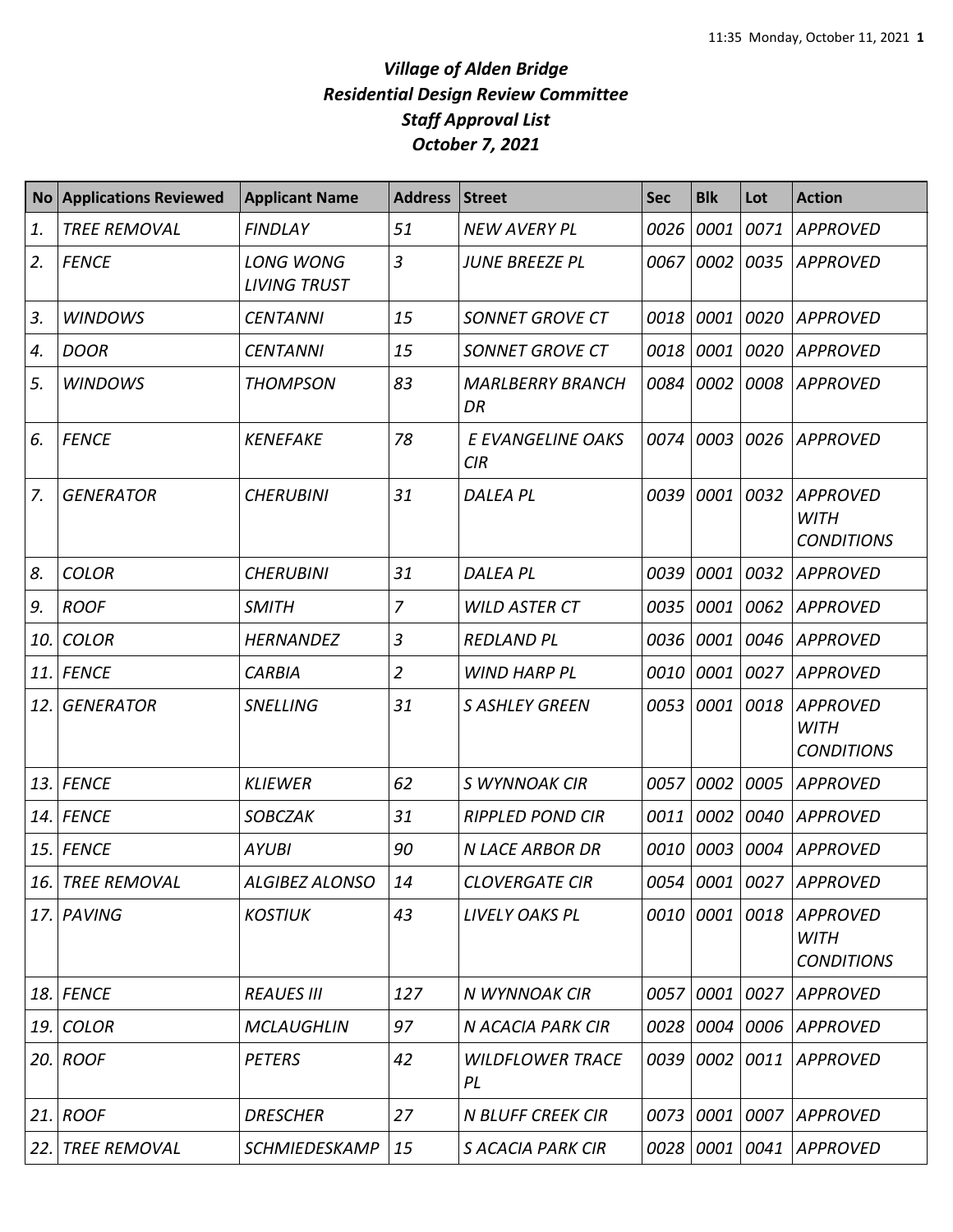| <b>No</b> | <b>Applications Reviewed</b> | <b>Applicant Name</b>                                       | <b>Address</b> | <b>Street</b>                        | <b>Sec</b> | <b>Blk</b> | Lot  | <b>Action</b>                                               |
|-----------|------------------------------|-------------------------------------------------------------|----------------|--------------------------------------|------------|------------|------|-------------------------------------------------------------|
| 23.       | <b>GENERATOR</b>             | <b>WRIGHT</b>                                               | 83             | <b>W HONEY GROVE CIR</b>             | 0031       | 0001       | 0034 | <b>APPROVED</b><br><b>WITH</b><br><b>CONDITIONS</b>         |
|           | $24.$ FENCE                  | <b>KEMP</b>                                                 | 58             | S WYNNOAK CIR                        | 0057       | 0002       | 0004 | <b>APPROVED</b>                                             |
| 25.       | <b>FENCE</b>                 | <b>HUPY</b>                                                 | 15             | <b>E RUSSET GROVE CIR</b>            | 0075       | 0002       | 0032 | <b>APPROVED</b>                                             |
| 26.       | <b>TREE REMOVAL</b>          | <b>WOOD</b>                                                 | 14             | <b>IVY GARDEN ST</b>                 | 0035       | 0003       | 0004 | <b>APPROVED</b>                                             |
| 27.       | <b>COLOR</b>                 | <b>RIOS JR</b>                                              | 54             | <b>TERRAGLEN DR</b>                  | 0002       | 0001       | 0042 | <b>APPROVED</b>                                             |
|           | 28. ROOF                     | <b>OFUNNE</b>                                               | 126            | <b>MARLBERRY BRANCH</b><br><b>CT</b> | 0084       | 0001       | 0001 | <b>APPROVED</b>                                             |
| 29.       | <b>FENCE</b>                 | <b>HOUSTON</b>                                              | 141            | E ELM CRESCENT                       | 0004       | 0002       | 0007 | <b>APPROVED</b>                                             |
| 30.       | <b>GARAGE DOOR</b>           | LAYTON                                                      | 23             | <b>CRESTED POINT PL</b>              |            |            |      |                                                             |
|           | $31.$ COLOR                  | CAMARENA                                                    | 34             | N WOODED BROOK<br>CIR                | 0012       | 0001       | 0013 | <b>APPROVED</b>                                             |
|           | 32. FENCE                    | <b>MASSO</b>                                                | 30             | <b>N PLUM CREST CIR</b>              | 0064       | 0001       | 0035 | <b>APPROVED</b><br><b>WITH</b><br><b>CONDITIONS</b>         |
|           | 33. FENCE                    | <b>JONATHAN 7</b><br><b>ERENE BEHR 2021</b><br><b>TRUST</b> | 22             | <b>VISTA MILL PL</b>                 | 0011       | 0001       | 0024 | <b>APPROVED</b><br><b>WITH</b><br><b>CONDITIONS</b>         |
|           | 34. FENCE                    | <b>WOOD</b>                                                 | 14             | <b>IVY GARDEN ST</b>                 | 0035       | 0003       | 0004 | <b>APPROVED</b>                                             |
|           | 35. FENCE                    | <b>ROMERO</b>                                               | 122            | E FAIRBRANCH CIR                     | 0044       | 0001       | 0005 | <b>APPROVED</b><br><b>WITH</b><br><b>CONDITIONS</b>         |
|           | 36. FENCE                    | <b>PONZI</b>                                                | 118            | E FAIRBRANCH CIR                     |            |            |      | 0044 0001 0006 APPROVED<br><b>WITH</b><br><b>CONDITIONS</b> |
| 37.       | <b>TREE REMOVAL</b>          | <b>SOMERVILLE</b>                                           | 42             | <b>WESTWINDS CIR</b>                 | 0067       | 0001       | 0034 | <b>APPROVED</b>                                             |
|           | 38. FENCE                    | <b>LOFGREN</b>                                              | 35             | <b>MERIT WOODS PL</b>                | 0008       | 0003       | 0001 | <b>APPROVED</b><br><b>WITH</b><br><b>CONDITIONS</b>         |
| 39.       | <b>TREE REMOVAL</b>          | <b>HERNANDEZ</b>                                            | 31             | <b>SLATESTONE CIR</b>                | 0050       | 0001       | 0050 | <b>APPROVED</b><br><b>WITH</b><br><b>CONDITIONS</b>         |
| 40.       | <b>WINDOWS</b>               | <b>BUCKER</b>                                               | 19             | <b>S SILVER CRESCENT</b><br>CIR      | 0001       | 0002       | 0014 | <b>APPROVED</b>                                             |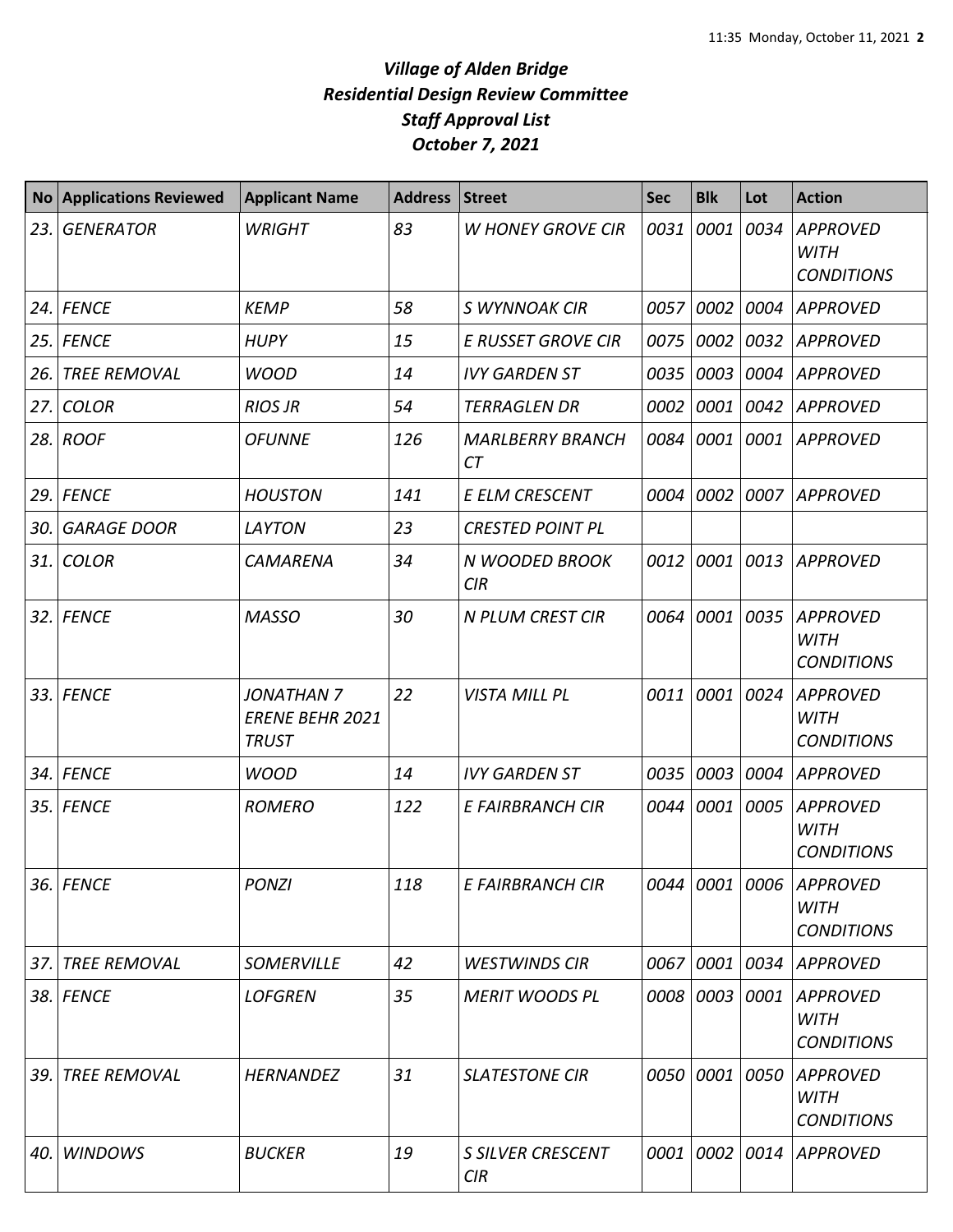| <b>No</b> | <b>Applications Reviewed</b> | <b>Applicant Name</b>                   | <b>Address</b> | <b>Street</b>             | <b>Sec</b> | <b>Blk</b> | Lot  | <b>Action</b>                                       |
|-----------|------------------------------|-----------------------------------------|----------------|---------------------------|------------|------------|------|-----------------------------------------------------|
| 41.       | <b>COLOR</b>                 | <b>DENT</b>                             | 99             | S VERANDA RIDGE DR        | 0069       | 0001       | 0033 | <b>APPROVED</b>                                     |
| 42.       | <b>COLOR</b>                 | <b>MARTIN</b>                           | 151            | <b>MAPLE PATH PL</b>      | 0037       | 0003       |      | 0004 APPROVED                                       |
| 43.       | <b>FENCE</b>                 | <b>CHO</b>                              | 10             | <b>WIND HARP PL</b>       | 0010       | 0001       | 0029 | <b>APPROVED</b>                                     |
| 44.       | <b>PATIO DOORS</b>           | <b>ALGIBEZ ALONSO</b>                   | 14             | <b>CLOVERGATE CIR</b>     | 0054       | 0001       | 0027 | <b>APPROVED</b>                                     |
| 45.       | <b>FENCE</b>                 | <b>TILTON</b>                           | 14             | <b>SENTINEL PL</b>        | 0004       | 0002       | 0013 | <b>APPROVED</b>                                     |
| 46.       | <b>PLAY STRUCTURE</b>        | <b>PETERSON</b>                         | 6              | <b>ARGONNE PL</b>         | 0044       | 0002       | 0029 | <b>APPROVED</b><br><b>WITH</b><br><b>CONDITIONS</b> |
| 47.       | PATIO                        | <b>ESPINOZA</b>                         | 3              | <b>VALEWOOD PL</b>        | 0102       | 0003       | 0001 | <b>APPROVED</b>                                     |
| 48.       | PERGOLA                      | <b>URVAN</b>                            | 26             | <b>CLASSIC OAKS PL</b>    | 0007       | 0001       | 0027 | <b>APPROVED</b>                                     |
| 49.       | <b>WINDOWS</b>               | PRETERNATURAL<br><b>INVESTMENTS LLC</b> | $\overline{3}$ | <b>PINE ISLANDPL</b>      | 0036       | 0003       | 0020 | <b>APPROVED</b>                                     |
| 50.       | <b>DOOR</b>                  | PRETERNATURAL<br><b>INVESTMENTS LLC</b> | 3              | <b>PINE ISLANDPL</b>      | 0036       | 0003       | 0020 | <b>APPROVED</b>                                     |
| 51.       | <b>FENCE</b>                 | <b>HOYT</b>                             | 145            | <b>E ELM CRESCENT</b>     | 0004       | 0002       | 0006 | <b>APPROVED</b><br><b>WITH</b><br><b>CONDITIONS</b> |
| 52.       | <b>FENCE</b>                 | <b>SHARP</b>                            | 14             | <b>WINDHARP PL</b>        | 0010       | 0001       | 0030 | <b>APPROVED</b><br><b>WITH</b><br><b>CONDITIONS</b> |
| 53.       | <b>FENCE</b>                 | <b>TAYLOR REV</b><br><b>TRUST</b>       | 6              | <b>WINDHARP PL</b>        | 0010       | 0001       | 0028 | <b>APPROVED</b>                                     |
| 54.       | <b>TREE REMOVAL</b>          | <b>JONES</b>                            | 34             | N GOLDENVINE CIR          | 0065       | 0001       |      | 0045 APPROVED                                       |
| 55.       | <b>MATERIAL CHANGE</b>       | <b>BIENVENU III</b>                     | 19             | <b>S PINEY PLAINS CIR</b> | 0007       |            |      | 0001 0003 APPROVED                                  |
|           | 56. ROOF                     | <b>CARDONE</b>                          | 166            | <b>W SLATESTONE CIR</b>   | 0050       | 0001       |      | 0054 APPROVED                                       |
|           | 57. FENCE                    | PADILLA                                 | 66             | E STEDHILL LOOP           | 0099       | 0001       |      | 0047 APPROVED                                       |
|           | 58. FENCE                    | <b>BENNETT</b>                          | 192            | <b>BRISTOL BEND CIR</b>   | 0008       |            |      | 0003 0025 APPROVED                                  |
|           | 59. FENCE                    | <b>OSNE LLC</b>                         | 211            | <b>W STEDHILL LOOP</b>    | 0099       | 0002       |      | 0010 APPROVED                                       |
| 60.       | <b>DRIVEWAY</b>              | <b>TARRANCE</b>                         | 134            | N TAYLOR PINT DR          | 0013       | 0001       |      | 0048 APPROVED                                       |
|           | 61. ROOF                     | <b>WEST</b>                             | 134            | E FAIRBRANCH CIR          | 0044       | 0001       |      | 0002 APPROVED                                       |
|           | 62. FENCE                    | <b>ESPOSITO</b>                         | 131            | N WYNNOAK CIR             | 0057       | 0001       |      | 0030 APPROVED                                       |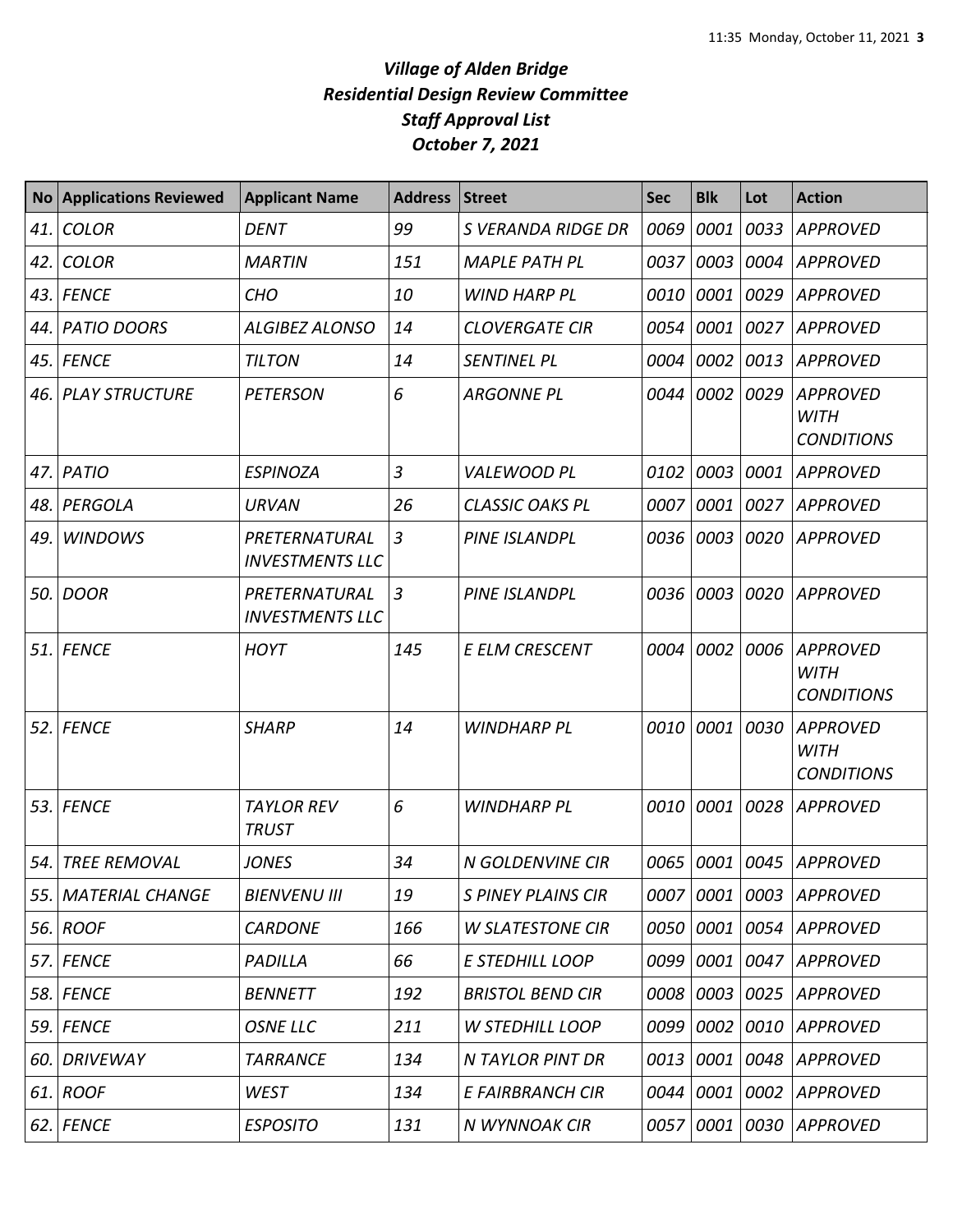| <b>No</b> | <b>Applications Reviewed</b> | <b>Applicant Name</b>                       | <b>Address</b> | <b>Street</b>              | <b>Sec</b> | <b>Blk</b> | Lot  | <b>Action</b>                                       |
|-----------|------------------------------|---------------------------------------------|----------------|----------------------------|------------|------------|------|-----------------------------------------------------|
|           | 63. POOL                     | <b>WILLIAMS</b>                             | 11             | <b>FORTUNEBERRY PL</b>     | 0059       | 0003       | 0061 | <b>APPROVED</b><br><b>WITH</b><br><b>CONDITIONS</b> |
| 64.       | <b>GARAGE DOORS</b>          | <b>HALE</b>                                 | 15             | <b>GLADE BANK PL</b>       | 0006       | 0003       | 0025 | <b>APPROVED</b>                                     |
|           | $65.$ SPA                    | <b>GOLDSMITH</b>                            | $\overline{2}$ | <b>FIRETHORN</b>           | 0003       | 0003       | 0012 | <b>APPROVED</b><br><b>WITH</b><br><b>CONDITIONS</b> |
| 66.       | <b>FIREPIT</b>               | <b>GOLDSMITH</b>                            | $\overline{2}$ | <b>FIRETHORN PL</b>        | 0003       | 0003       | 0012 | <b>APPROVED</b><br><b>WITH</b><br><b>CONDITIONS</b> |
| 67.       | WALKWAY                      | <b>GOLDSMITH</b>                            | $\overline{2}$ | <b>FIRETHORN PL</b>        | 0003       | 0003       | 0012 | <b>APPROVED</b><br><b>WITH</b><br><b>CONDITIONS</b> |
| 68.       | PATIO                        | <b>GOLDSMITH</b>                            | $\overline{2}$ | <b>FIRETHORN PL</b>        | 0003       | 0003       | 0012 | <b>APPROVED</b><br><b>WITH</b><br><b>CONDITIONS</b> |
| 69.       | <b>ROOF</b>                  | <b>RIGGS</b>                                | $\mathfrak{Z}$ | <b>DRAGON SPRUCE PL</b>    | 0065       | 0001       | 0025 | <b>APPROVED</b>                                     |
|           | 70. FENCE                    | <b>TRIMBLE</b>                              | 10             | <b>BETONY PL</b>           | 0044       | 0001       | 0033 | <b>APPROVES</b><br><b>WITH</b><br><b>CONDITIONS</b> |
| 71.       | <b>GENERATOR</b>             | <b>KEICHLINE</b>                            | 30             | <b>DOVEWING PL</b>         | 0006       | 0001       | 0018 | <b>APPROVES</b><br><b>WITH</b><br><b>CONDITIONS</b> |
| 72.       | <b>TREE REMOVAL</b>          | <b>CONDOMINIUMS</b><br><b>AT BAY BRANCH</b> | 8051           | <b>BAY BRANCH</b>          | 0068       | 0003       | 0001 | <b>APPROVED</b><br><b>WITH</b><br><b>CONDITIONS</b> |
|           | 73. SUMMER KITCHEN           | LARSEN                                      | 170            | <b>MAPLE PATH PL</b>       | 0037       | 0001       | 0002 | <b>APPROVED</b><br><b>WITH</b><br><b>CONDITIONS</b> |
|           | 74. ROOF                     | <b>DAVIS</b>                                | 22             | E ARDSLEY SQUARE PL        | 0070       | 0001       | 0020 | <b>APPROVED</b>                                     |
| 75.       | <b>TREE REMOVAL</b>          | <b>FCLB HOLDING</b><br>LLC SERIES C         | 63             | <b>E STERLING POND CIR</b> | 0003       | 0001       | 0016 | <b>APPROVED</b>                                     |
| 76.       | <b>WINDOWS</b>               | <b>BERRY</b>                                | $\mathfrak{Z}$ | E SIENNA PL                | 0003       | 0001       | 0009 | <b>APPROVED</b>                                     |
| 77.       | <b>FENCE</b>                 | <b>PLOETNER</b>                             | 19             | <b>WILD COLT PL</b>        | 0009       | 0003       | 0018 | <b>APPROVED</b><br><b>WITH</b><br><b>CONDITIONS</b> |